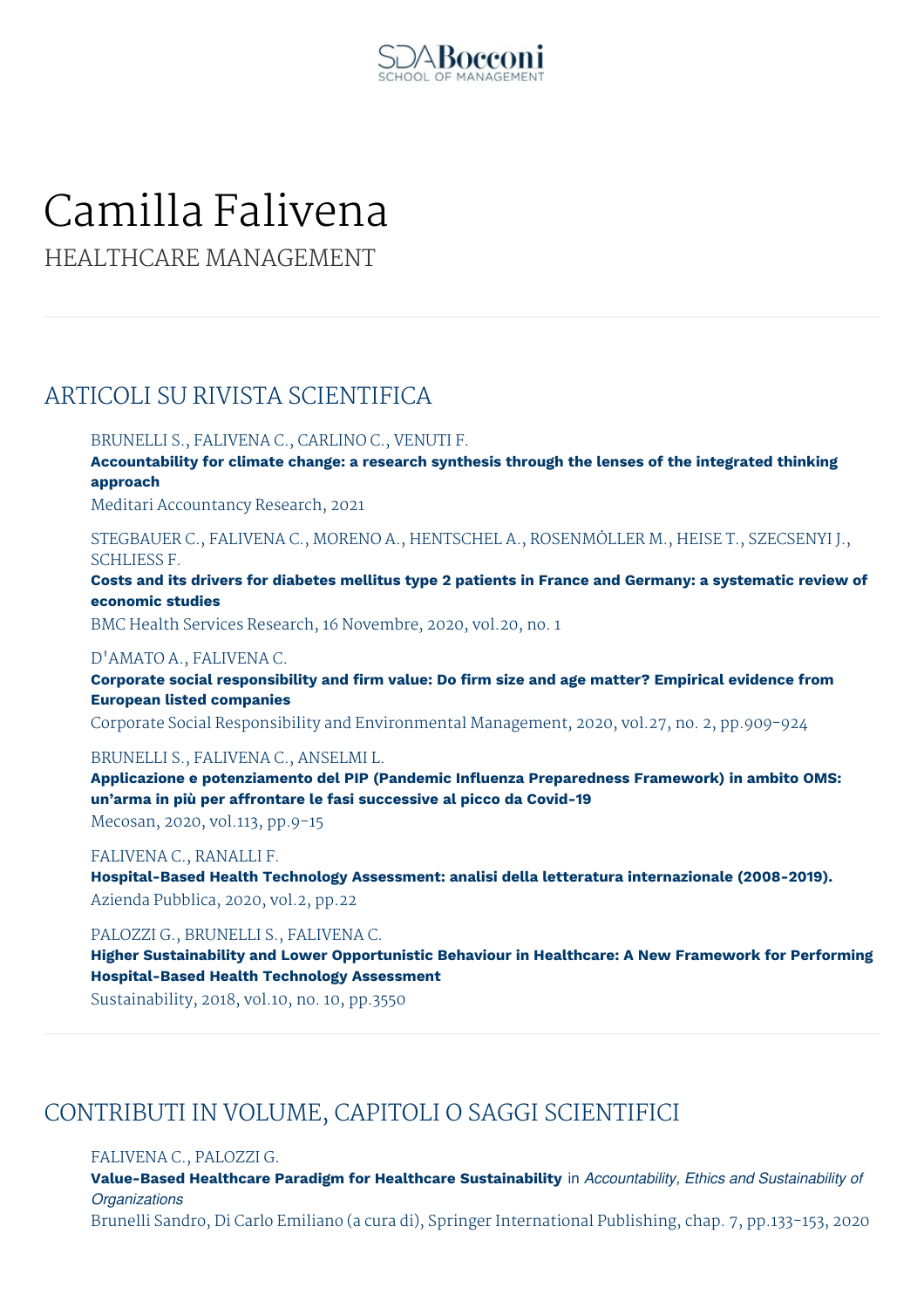#### PALOZZI G., FALIVENA C., CHIRICO A.

**Designing the Function of Health Technology Assessment as a Support for Hospital Management** in *Service Design and Service Thinking in the Healthcare and Hospital Management*

Pfannstiel Mario A., Rasche Christoph (a cura di), Springer International Publishing, pp.233-257, 2019

# PROCEEDINGS/PRESENTATIONS

#### FINCH A. P., BORSOI L., FALIVENA C., FREDDI R., ROUDIJK B.

**An EQ-5D-5L value set for Italy using videoconferencing interviews and feasibility of a new mode of administration**

*Italian Health Economics Association (AIES), 26th Annual Conference, 2-3 December, 2021, Milano, Italia*

## FALIVENA C., CALLEA G., FURNARI A., CIANI O., TARRICONE R.

**Estimating medical device recall-related costs from the perspective of the healthcare provider** *Italian Health Economics Association (AIES), 26th Annual Conference, 2-3 December, 2021, Milano, Italia*

#### D'AMATO A., FALIVENA C.

**Do firm age and firm size moderate the relationship between corporate social responsibility and financial performance? Empirical evidence from European listed companies**

*AIDEA Congress -September 12-13, 2019, Torino, Italia*

#### FALIVENA C., PALOZZI G.

**A new conceptual framework to foster sustainable health technology investment decisions** *EURAM Conference, June 26-30, 2019, Lisbon, Portogallo*

## PALOZZI G., BRUNELLI S., FALIVENA C.

**Fostering resilience minimizing corruption in health care: a new approach for better performing Hospitalbased Health Technology Assessment**

*International Symposium "Resilience, Sustainability and Innovation in Public Services", June 7, 2018, Venezia, Italia*

#### RANALLI F., FALIVENA C., PALOZZI G.

**Hospital-Based Health Technology Assessment nella lente dell'economia aziendale: tra teoria, pratica e norma**

*VIII Azienda Pubblica National Workshop, June 8-9, 2018, Venezia, Italia*

#### PALOZZI G., CHIRICO A., FALIVENA C., CALÒ L.

**How information availability changes healthcare chronicity management: findings from a pilot case study** *13th IFKAD Conference, July 4-6, 2018, Delft, Paesi Bassi*

#### FALIVENA C., PALOZZI G., CHIRICO A.

**Patients' Key Indicators: relevant issues for a balanced health technology evaluation from users' standpoint**

*XXII IRSPM Annual Conference, April 11-13, 2018, Edinburgh, Gran Bretagna*

# PALOZZI G., FALIVENA C., CHIRICO A.

**What does patient need? How technology may influence patients' co-production inclination in diabetes** *XXII IRSPM Annual Conference, April 11-13, 2018, Edinburgh, Gran Bretagna*

## FALIVENA C.

**May Hospital-Based Health Technology Assessment be considered a management issue?** *AIDEA Emerging Scholar Colloquium, September 14-15, 2017, Roma, Italia*

#### FALIVENA C., PALOZZI G.

**Performance Management perspectives as a support of a balanced evaluation of health technologies** *XXI IRSPM Annual Conference, April 19-21, 2017, Budapest, Ungheria*